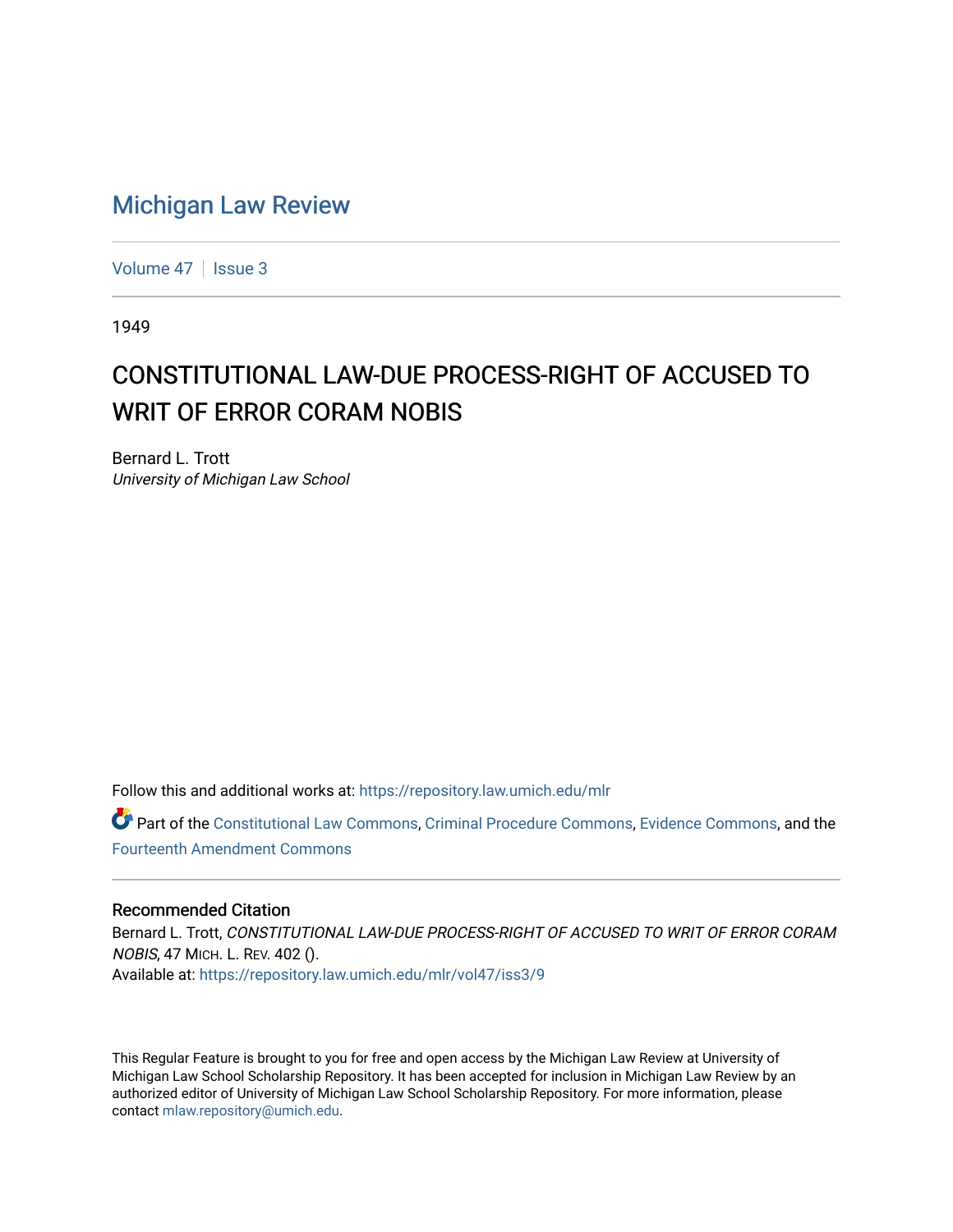CoNsTITUTIONAL LAw-DuE PRocEss-RIGHT OF AccusED TO WRIT OF ERROR CoRAM NoBis-Petitioner, a nineteen year old Negro, was convicted of rape in a circuit court of Alabama. The conviction, largely predicated on a confession made by petitioner on July 3, 1946, to the local police, was affirmed on April 24, 1947, by the Supreme Court of Alabama.<sup>1</sup> This petition was subsequently initiated before the Alabama Supreme Court seeking an order granting permission to petition the trial court for a writ of error coram nobis. The request was accompanied by an allegation that petitioner's confession had been induced by mental and physical torture administered by the local police. At no time during the previous trial and appeal had petitioner or his counsel offered any indication that his confession was not voluntary. In fact, all the testimony concerning the confession was uncontradicted and was to the effect that petitioner made the disclosure "to get it all off his chest." The petition in the new proceeding was supported only by the affidavits of three men who had been in jail with petitioner at the time of the confession. The state was allowed to introduce evidence, and a hearing on the evidence was conducted by the Alabama Supreme Court which held, by a vote of six to one, that the petition should be denied.<sup>2</sup> The denial of an opportunity to be heard in the trial court was alleged by petitioner to be a deprivation of due process under the Fourteenth Amendment, and the United

<sup>&</sup>lt;sup>1</sup> Taylor v. State, 249 Ala. 130, 30 S. (2d) 256 (1947).

<sup>2</sup> Ex Parte Taylor, 249 Ala. 667, 32 S. (2d) 659 (1947).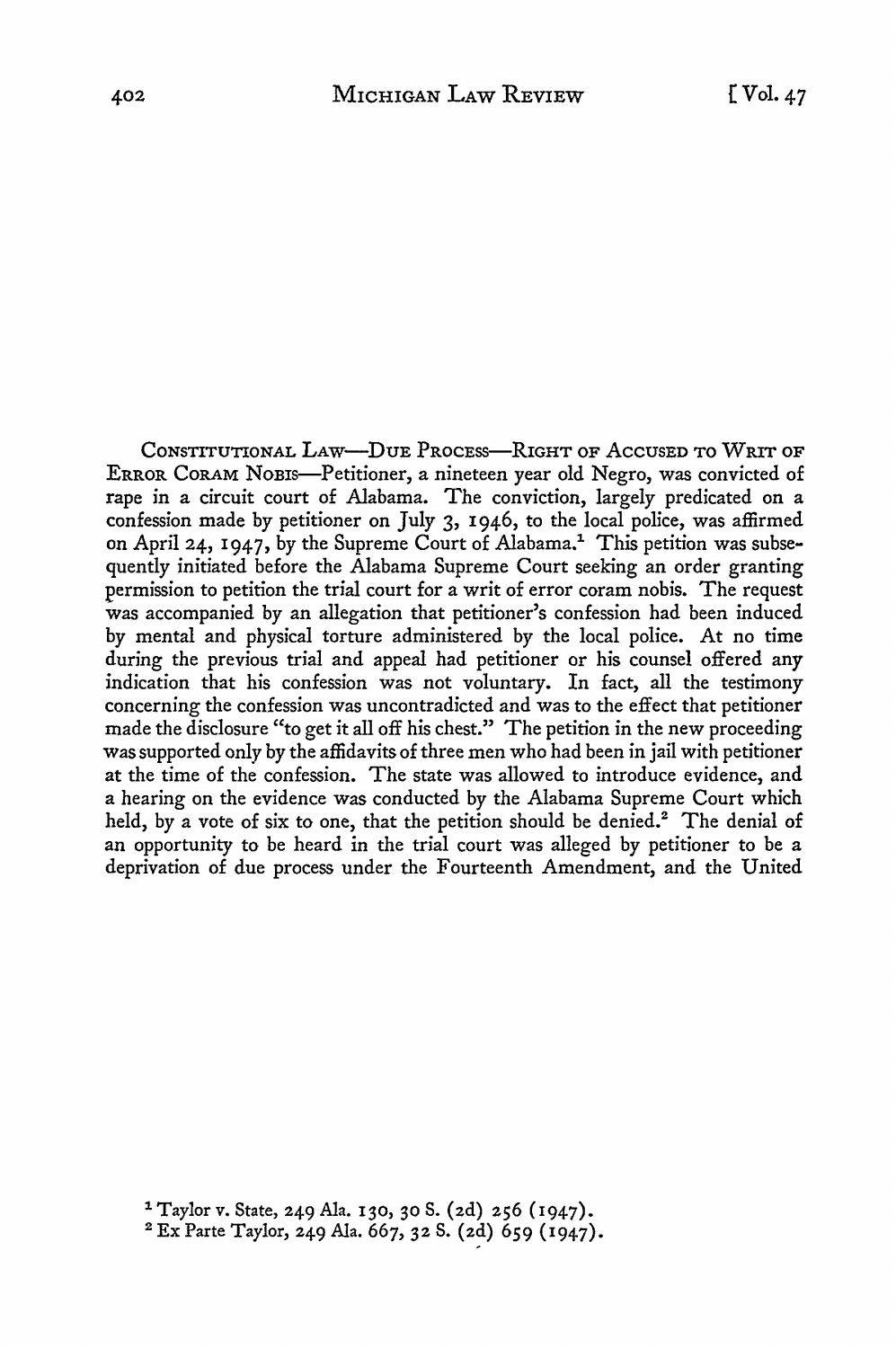States Supreme Court granted certiorari. *Held,* affirmed. In view of the implausibility of the allegation of coercion, the Alabama court was within its constitutional authority in denying the petition. Justice Murphy, in a dissenting opinion concurred in by Justices Rutledge and Douglas, expressed the view that since there was some evidence to substantiate petitioner's claim, he should be allowed a hearing in the trial court. *Taylor v. Alabama,* 335 U.S. 252, 68 S.Ct. 1415  $(1948).$ 

It is now well settled that a conviction based on a confession secured by mental or physical coercion is void as a denial of due process of law.<sup>8</sup> It is also clear that due process requires that a state provide corrective procedure which will give a prisoner an opportunity to establish as a matter of fact that his confession was  $involutary.<sup>4</sup>$  The only question involved here is whether the Alabama procedure provided petitioner with sufficient opportunity to be heard on his allegation. Habeas corpus was not available to petitioner because in Alabama the writ will not issue to impeach a conviction where the record is regular on its face and the proponent has only parol testimony to substantiate his claim.<sup>5</sup> Apparently the proper remedy under the circumstances was the writ of error coram nobis. To petition a trial court for coram nobis, which is traditionally a special writ used to secure the vacation of a former conviction because of a subsequently disclosed mistake of fact,<sup>6</sup> it is necessary first to secure the permission of the appellate court which affirmed the conviction sought to be set aside.<sup>7</sup> The Alabama practice, whereby the appellate court requires the petitioner to make a showing of reasonableness and probability of truthfulness in his claim before granting permission to return to the trial court,<sup>8</sup> is supported by authority<sup>9</sup> and reason.<sup>10</sup> It seems

<sup>8</sup> ROTTSCHAEFER, CONSTITUTIONAL LAW, § 327 (1939); Lisenba. v. California, 314 U.S. 219, 62 S.Ct. 280 (1941); Chambers v. Florida, 309 U.S. 227, 60 S.Ct. 472  $(1940)$ ; Hysler v. Florida, 315 U.S. 411, 62 S.Ct. 688 (1941); Ashcraft v. Tennessee, 322 U.S. 143, 64 S.Ct. 921 (1944); Malinske v. New York, 324 U.S. 401, 65 S.Ct. 781 (1944).

<sup>4</sup>Mooney v. Holohan, 294 U.S. 103, *55* S.Ct. 340 (1935); Brown v. Mississippi, 297 U.S. 278 at 287, 56 S.Ct. 461 (1936).

<sup>5</sup> Vernon v. State, 240 Ala. 577 at 581, 200 S. 560 (1941).

<sup>6</sup>24 C.J.S., Criminal Law, § 1606; United States v. Wright, (D.C. Ill. 1944) 56 F. Supp. 489; People v. Gilbert, 25 Cal. (2d) 422, 154 P. (2d) 657 (1944); Johnson v. Williams, 244 Ala. 391, 13 S. (2d) 683 (1943); Kinsey v. State, 155 Fla. 159, 19 S. (2d) 706, cert. den. 324 U.S. 846, 65 S.Ct. 678 (1945); Grandbouche v.<br>People, 104 Colo. 175, 89 P. (2d) 577 (1939).

<sup>7</sup> Hysler v. Florida, 315 U.S. 411, 62 S.Ct. 688 (1941); State v. Hudspeth, 191 Ark. 963, 88 S.W. (2d) 858 (1935); House v. State, 130 Fla. 400, 177 S. 705 (1937).<br>8 Johnson v. Williams, 244 Ala. 391, 13 S. (2d) 683 (1943).<br>9 Kinsey v. State, 155 Fla. 159, 19 S. (2d) 706, cert. den. 324 U.S. 846, 65 S

678 (1945); State v. Kingman, 239 Wis. 188, 300 N.W. 244 (1941). See Young v. United States, (C.C.A. 5th, 1943) 138 F. (2d) 838, where, in speaking of the writ of coram nobis at p. 839, the court said, "If such a remedy still exists, permission to file it will not be granted by an appellate court which has affirmed a conviction unless a meritorious showing is made."

<sup>10</sup> It seems clear that if securing the permission of the appellate court is to be anything more than a mere formality, the appellate court cannot be bound to accept the petitioner's allegations at face value.